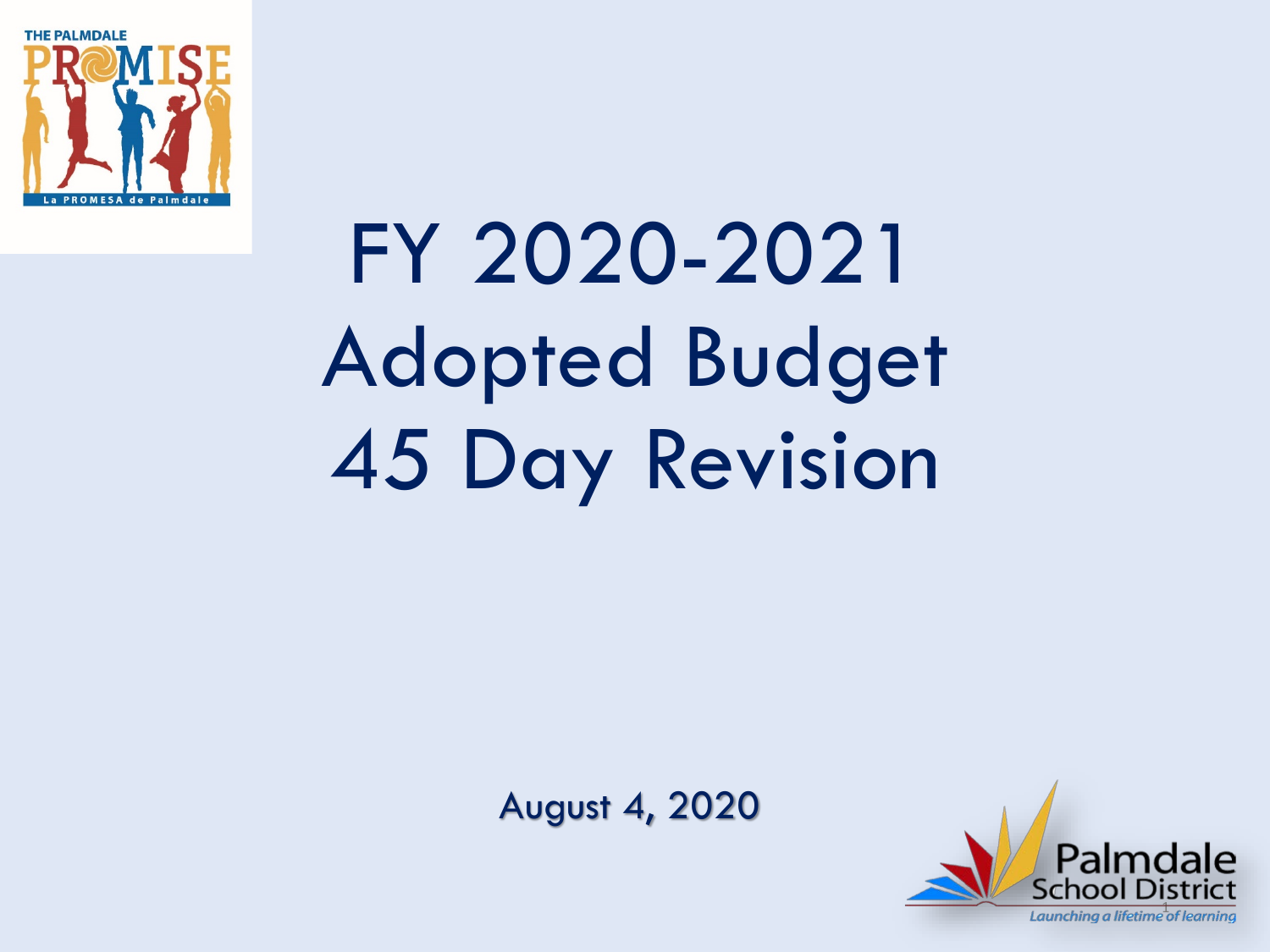

Education Code Section (E.C.) 42127 specifies the requirement that local school agencies adopt a budget for the following year by July 1. Further, E.C. 42127(h) specifies the following:

"Not later than 45 days after the Governor signs the annual Budget Act, the school district shall make available for public review any revisions in revenues and expenditures that it has made to its budget to reflect the funding made available by that Budget Act."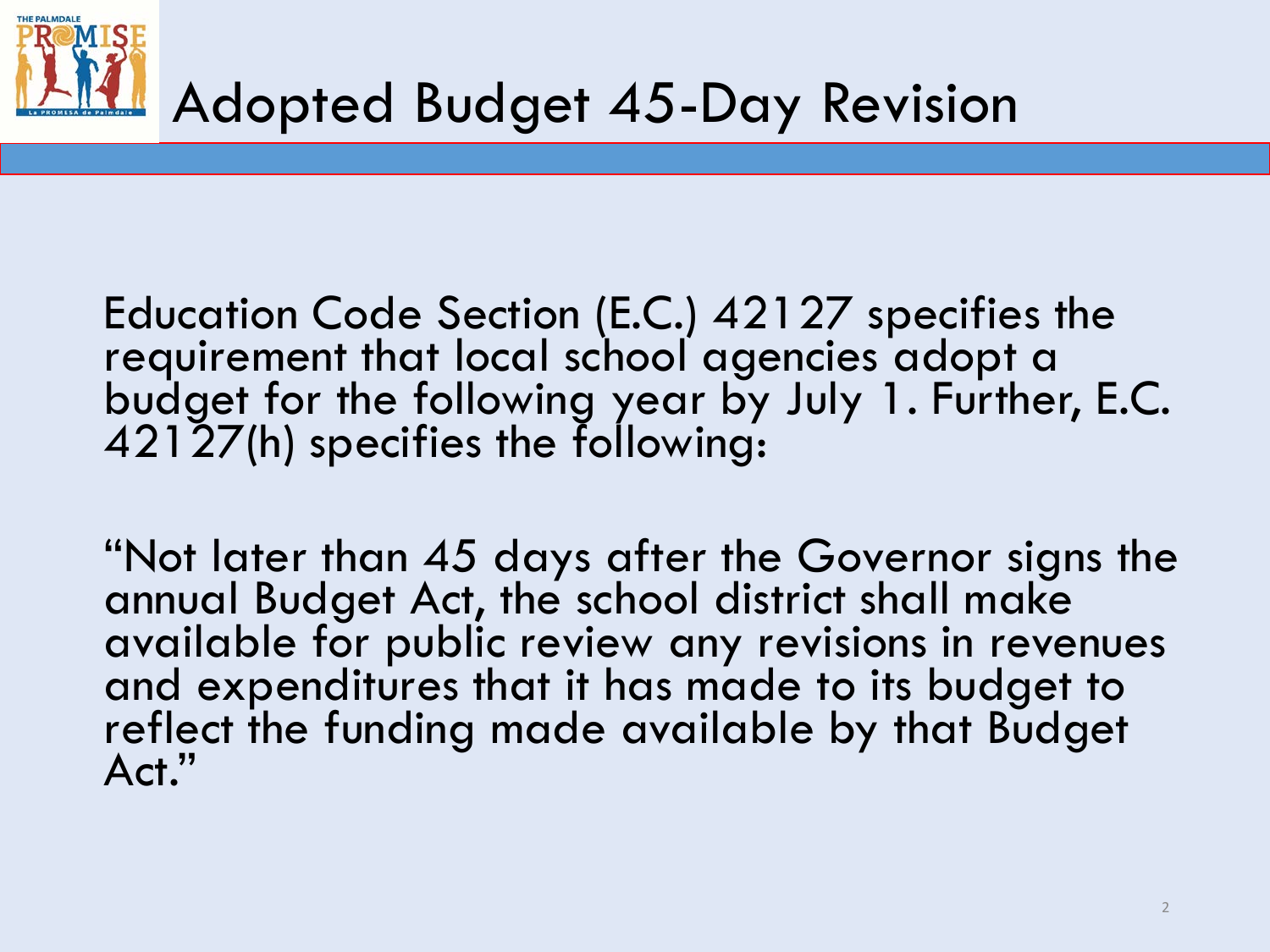

| <b>Item</b>                                              | <b>Description</b>                                                                                                                                                                                       | <b>Impact</b>                                                                                                                                                     |  |  |  |
|----------------------------------------------------------|----------------------------------------------------------------------------------------------------------------------------------------------------------------------------------------------------------|-------------------------------------------------------------------------------------------------------------------------------------------------------------------|--|--|--|
| No reduction to LCFF funding nor<br>categorical programs | The Adopted Budget removes the reductions<br>to LCFF and categorical programs proposed in<br>the May Revision                                                                                            | Significant increase in revenue from May<br>Revise                                                                                                                |  |  |  |
| Deferrals are included in the budget                     | Deferrals will begin February 2021 and<br>continue through June 2021                                                                                                                                     | Deferrals may result in a need for cash<br>borrowing                                                                                                              |  |  |  |
| One-Time Funding through the CARES Act                   | One-time funds related to COVID-19 include<br><b>ESSER and Learning Loss Mitigation</b>                                                                                                                  | Significant increase in one-time restricted<br>revenues from the Governor's May Revision                                                                          |  |  |  |
| Retirement - CalPERS and CalSTRS Rate<br><b>Buydowns</b> | CalPERS rate buydown decreases the<br>employer contribution from 22.67% to 20.7%<br>in FY 2020-21 The CalSTRS rate buydown<br>decreases the employer contribution from<br>18.40% to 16.15% in FY 2020-21 | Significant reduction in expense for<br>employers. PSD included the revised rates in<br>its Adopted Budget                                                        |  |  |  |
| Special Education Base Rate funding                      | Establishes a base rate of \$625 per ADA for<br>those Special Education Local Plan Areas<br>(SELPAs)/LEAs funded at or below that rate                                                                   | The May Revision included a base rate \$645<br>per ADA and this adjustment reduces base<br>rate funding to \$625 per ADA                                          |  |  |  |
| New revenue projections for Lottery                      | Lottery revenue projections were reduced<br>due the economic conditions resulting from<br>the ongoing pandemic                                                                                           | Lottery revenue projections were reduced<br>from \$153 to \$150 per ADA in the<br>unrestricted portion and from \$54 to \$49 per<br>ADA in the restricted portion |  |  |  |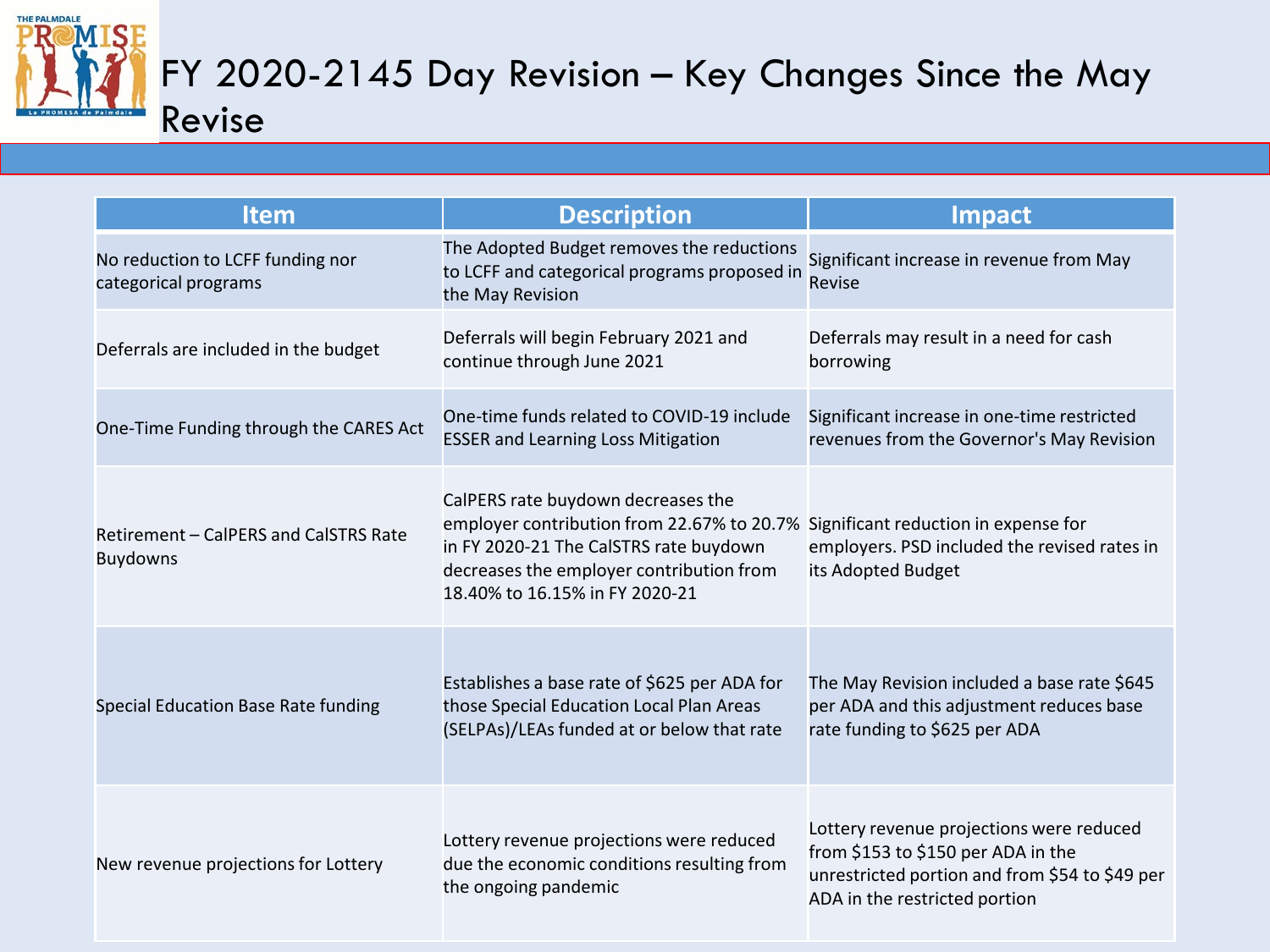

**Schedule of Allocations for Learning Loss Mitigation, Section 110 of Senate Bill 98 (Chapter 24, Statutes of 2020)** 

|               | Fiscal Year 2020-21 |                            |                              |                              |                              |                                                                                          |
|---------------|---------------------|----------------------------|------------------------------|------------------------------|------------------------------|------------------------------------------------------------------------------------------|
|               |                     |                            | <b>Allocation</b><br>by Fund | <b>Allocation</b><br>by Fund | <b>Allocation</b><br>by Fund | <b>Total Allocation</b><br><b>Sec. 110(a)-GEER</b><br>Sec. 110(a)-CRF<br>Sec. 110(b)-CRF |
| <b>County</b> | <b>District</b>     | <b>Local Educational</b>   | <b>GEER Fund</b>             | <b>CR Fund</b>               | <b>GF</b>                    | Sec. 110(c)-GF                                                                           |
| Code-         | Code   T            | <b>Agency Name</b>         | - Res. Code 321⊡             | <b>Res. Code 3220</b>        | <b>Res. Code 7420</b>        | <b>Sec. 110(c)-CRF</b>                                                                   |
| 19            | 64857               | <b>Palmdale Elementary</b> | 1,354,273                    | 21,019,241                   | 1,718,067                    | 24,091,581                                                                               |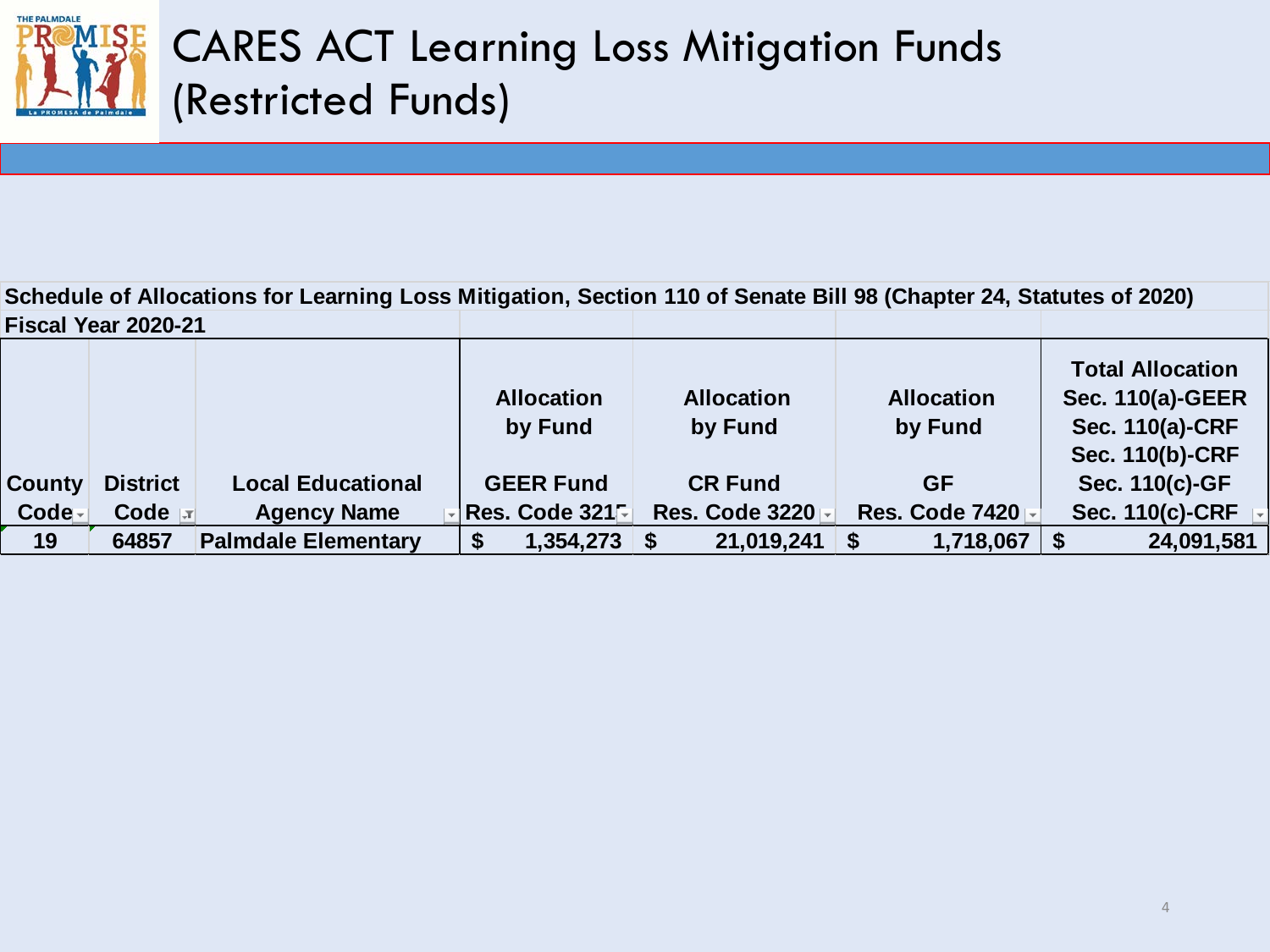

#### FY 2020-21 45 Day Revision – Key Changes to the Unrestricted General Fund FY 2020-21

|                                | <b>Adopted Budget</b> | <b>45 Day Update</b> | Change      |                                                          |
|--------------------------------|-----------------------|----------------------|-------------|----------------------------------------------------------|
| <b>LCFF</b>                    | 176,696,207           | 193,757,820          | 17,061,613  | Elimination of the 10% LCFF Reduction                    |
| <b>Federal Revenue</b>         |                       |                      |             |                                                          |
| <b>State Revenue</b>           | 3,252,671             | 3,199,512            | (53, 159)   | Revised Lottery rates                                    |
| Local Revenue                  | 1,810,000             | 1,810,000            |             |                                                          |
| <b>Total Revenues</b>          | 181,758,878           | 198,767,332          | 17,008,454  |                                                          |
|                                |                       |                      |             |                                                          |
| <b>Certificated Salaries</b>   | 55,509,832            | 55,259,832           | (250,000)   | Reductions to unrestricted salaries                      |
| <b>Classified Salaries</b>     | 17,182,095            | 17,182,095           |             |                                                          |
| <b>Benefits</b>                | 35,511,642            | 35,511,642           |             |                                                          |
|                                |                       |                      |             | Reductions to unrestricted supply expense (textbooks,    |
| <b>Supplies</b>                | 5,516,023             | 3,816,023            | (1,700,000) | supplies, etc.)                                          |
|                                |                       |                      |             | Reductions to unrestricted transportation, software, and |
| <b>Services</b>                | 18,538,633            | 15,438,632           | (3,100,001) | other service expense                                    |
| Capital Outlay                 | 15,974                | 15,974               |             |                                                          |
| Other Outgo/Indirect           | (1,455,514)           | (1,455,514)          |             |                                                          |
| <b>Total Expenses</b>          | 130,818,685           | 125,768,684          | (5,050,001) |                                                          |
|                                |                       |                      |             |                                                          |
| Surplus/(Deficit)              | 50,940,193            | 72,998,648           | 22,058,455  |                                                          |
|                                |                       |                      |             | Due primarily to increased Supplemental and              |
| <b>Contribution</b>            | (78, 596, 559)        | (84, 205, 245)       | (5,608,686) | Concentration and Special Education contribution         |
|                                |                       |                      |             |                                                          |
|                                |                       |                      |             |                                                          |
| <b>Total Surplus/(Deficit)</b> | (27, 656, 366)        | (11, 206, 597)       | 16,449,769  |                                                          |

The Unrestricted Ending Fund Balance at Adopted Budget was \$5,327,062 With the additional 16,449,769 the Unrestricted Ending Balance in FY 2020-21 is projected to be \$21,776,831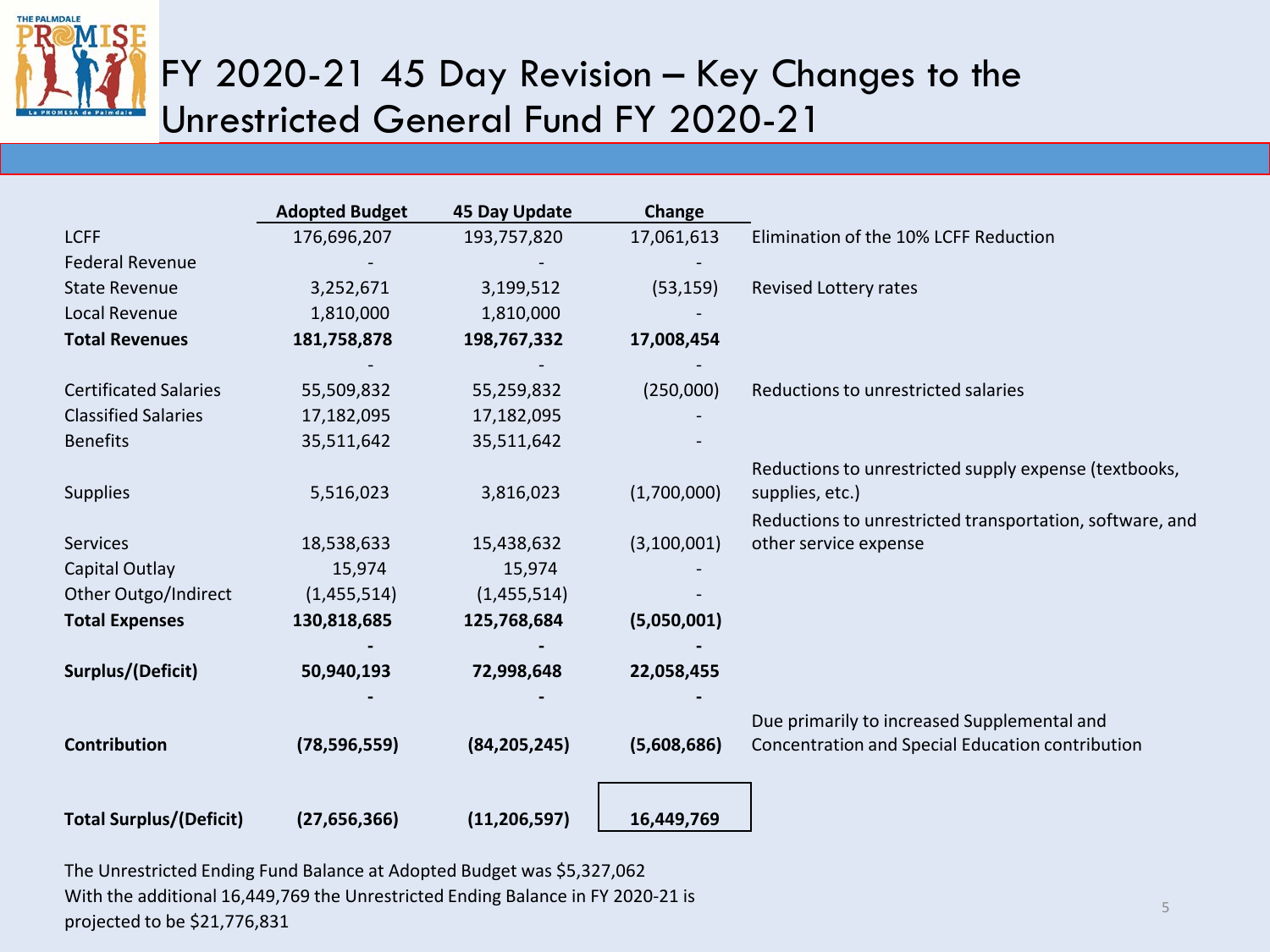

#### FY 2020-21 45 Day Revision – Key Changes to the Restricted General Fund FY 2020-21

|                                | <b>Adopted Budget</b> | 45 Day Update  | Change     |                                                           |
|--------------------------------|-----------------------|----------------|------------|-----------------------------------------------------------|
| <b>LCFF</b>                    |                       |                |            |                                                           |
| <b>Federal Revenue</b>         | 18,524,754            | 46,995,293     | 28,470,539 | Increase due to ESSER and Learning Loss Mitigation Funds  |
|                                |                       |                |            | Increase due to combination of GF funds and reductions to |
| <b>State Revenue</b>           | 18,813,791            | 18,994,234     | 180,443    | Special Education and Restricted Lottery                  |
| Local Revenue                  | 4,722,111             | 4,722,111      |            |                                                           |
| <b>Total Revenues</b>          | 42,060,656            | 70,711,638     | 28,650,982 |                                                           |
|                                |                       |                |            |                                                           |
| <b>Certificated Salaries</b>   | 43,103,952            | 43,480,389     | 376,437    | Increase in Psychologist salaries                         |
| <b>Classified Salaries</b>     | 22,492,320            | 22,520,412     | 28,092     | Increase in Instructional Aid salaries                    |
| <b>Benefits</b>                | 33,868,295            | 33,868,295     |            |                                                           |
|                                |                       |                |            | Reduction in supply expense due primarily to reduced      |
| <b>Supplies</b>                | 4,435,297             | 4,257,832      | (177, 465) | restricted Lottery revenue                                |
|                                |                       |                |            |                                                           |
| <b>Services</b>                | 11,575,851            | 11,575,851     |            |                                                           |
| Capital Outlay                 | 2,615,656             | 2,615,656      |            |                                                           |
| Other Outgo/Indirect           | 938,658               | 938,658        |            |                                                           |
| <b>Total Expenses</b>          | 119,030,029           | 119,257,093    | 227,064    |                                                           |
|                                |                       |                |            |                                                           |
| Surplus/(Deficit)              | (76, 969, 373)        | (48, 545, 455) | 28,423,918 |                                                           |
|                                |                       |                |            |                                                           |
|                                |                       |                |            | Due primarily to increased Supplemental and Concentration |
| <b>Contribution</b>            | 78,596,559            | 84,205,245     | 5,608,686  | and Special Education contribution                        |
|                                |                       |                |            |                                                           |
| <b>Total Surplus/(Deficit)</b> | 1,627,186             | 35,659,790     | 34,032,604 |                                                           |

The Restricted Ending Fund Balance at Adopted Budget was \$13,554,419 With the additional \$34,032,604 the Restricted Ending Balance in FY 2020-21 is projected to be \$47,587,023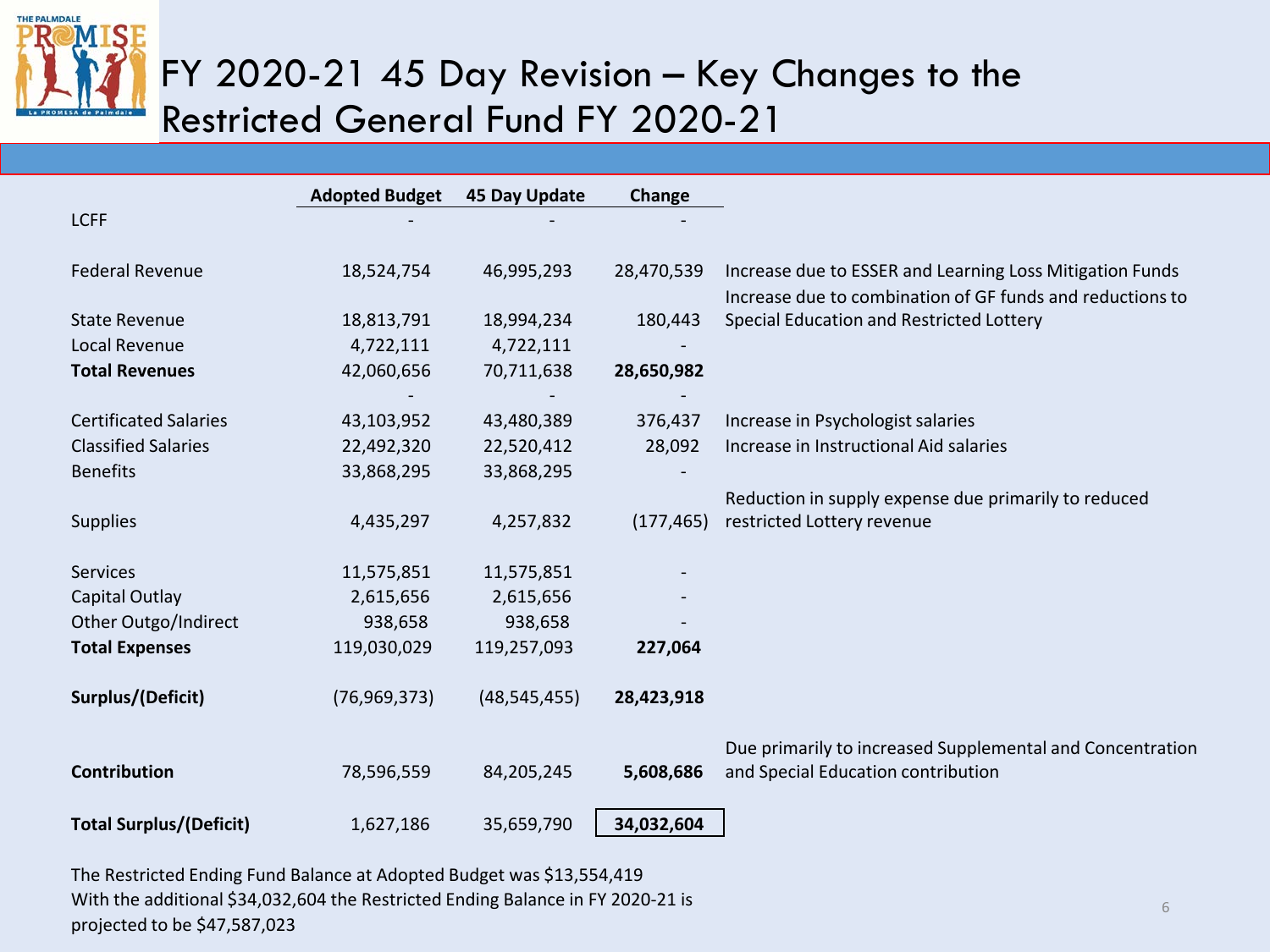

### FY 2020-21 45 Day Revision MYP – Planning

#### **Factors**

| <b>Planning Factors</b>                                                                                                                           | 2020-21                                  | 2021-22                               | 2022-23                               |
|---------------------------------------------------------------------------------------------------------------------------------------------------|------------------------------------------|---------------------------------------|---------------------------------------|
| <b>Statutory COLA</b><br><b>COLA Suspension</b><br><b>Funded LCFF COLA</b><br>Add-on, ERT & MSA Prorated Factor                                   | $2.31\%$<br>$(2.31\%)$<br>$0\%$<br>$0\%$ | 2.48%<br>$(2.48\%)$<br>$0\%$<br>$0\%$ | 3.26%<br>$(3.26\%)$<br>$0\%$<br>$0\%$ |
| <b>STRS Employer Rates (Approximate)</b>                                                                                                          | 16.15%                                   | 15.92%                                | 18.40%                                |
| <b>PERS Employer Rates (Approximate)</b>                                                                                                          | 20.70%                                   | 23.01%                                | 26.24%                                |
| <b>Lottery - Unrestricted per ADA</b>                                                                                                             | \$150                                    | \$150                                 | \$150                                 |
| Lottery - Prop. 20 per ADA                                                                                                                        | \$49                                     | S49                                   | S49                                   |
| <b>Mandated Block Grant for Districts</b><br>K-8 per ADA<br>9-12 per ADA                                                                          | \$32.18<br>\$61.94                       | \$32.18<br>\$61.94                    | \$32.18<br>\$61.94                    |
| <b>Mandated Block Grant for Charters</b><br>K-8 per ADA<br>9-12 per ADA                                                                           | \$16.86<br>\$46.87                       | \$16.86<br>\$46.87                    | \$16.86<br>\$46.87                    |
| <b>State Preschool (CSPP) Part-Day Daily</b><br><b>Reimbursement Rate</b>                                                                         | \$30.87                                  | \$30.87                               | \$30.87                               |
| <b>State Preschool (CSPP) Full-Day Daily</b><br><b>Reimbursement Rate</b>                                                                         | \$49.85                                  | \$49.85                               | \$49.85                               |
| <b>General Child Care (CCTR) Daily</b><br><b>Reimbursement Rate</b>                                                                               | \$49.54                                  | \$49.54                               | \$49.54                               |
| <b>Routine Restricted Maintenance Account</b><br>(Flexibility for calculation to exclude STRS<br>and PERS on behalf payments from<br>calculation) | 3%                                       | 3%                                    | 3%                                    |
| <b>California CPI</b>                                                                                                                             | 0.98%                                    | 1.59%                                 | $1.87\%$                              |
| <b>10-Year Treasury Rate</b>                                                                                                                      | $0.89\%$                                 | 1.24%                                 | $1.70\%$                              |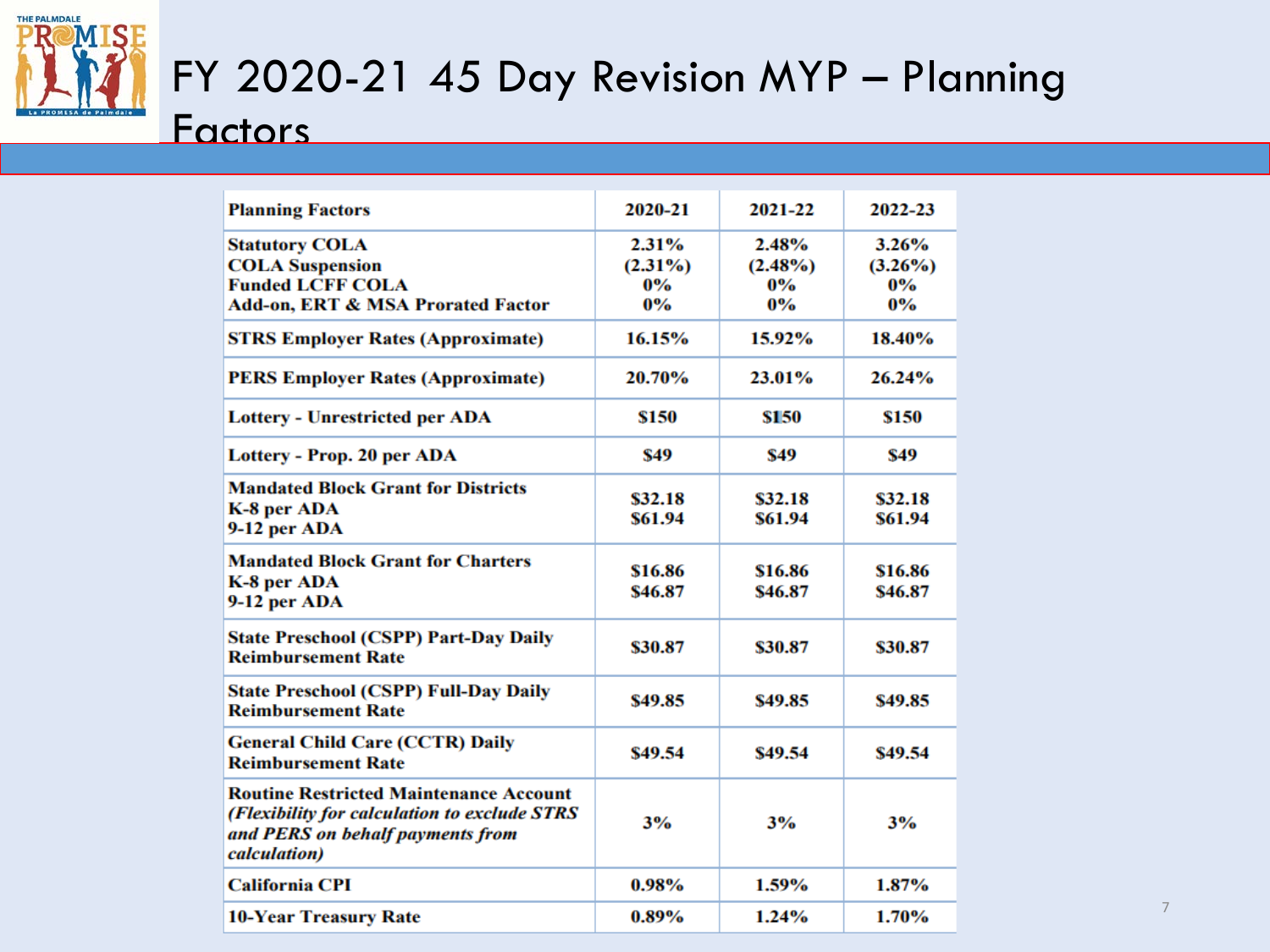

# FY 2020-21 45 Day Revision Multiyear Projection

|                                       | <b>UNRESTRICTED</b> | <b>RESTRICTED</b> | <b>COMBINED</b> | <b>UNRESTRICTED</b> | <b>RESTRICTED</b> | <b>COMBINED</b> | <b>UNRESTRICTED</b> | <b>RESTRICTED</b>        | <b>COMBINED</b> |
|---------------------------------------|---------------------|-------------------|-----------------|---------------------|-------------------|-----------------|---------------------|--------------------------|-----------------|
| <b>Row Labels</b>                     | 2021 Proj           | 2021 Proj         | 2021 Proj       | 2122 Proj           | 2122 Proj         | 2122 Proj       | 2223 Proj           | 2223 Proj                | 2223 Proj       |
| <b>LCFF</b>                           | 193,757,820         |                   | 193,757,820     | 193,333,328         |                   | 193,333,328     | 184,902,413         | $\overline{\phantom{a}}$ | 184,902,413     |
| Federal Revenue                       |                     | 46,995,293        | 46,995,293      |                     | 19,009,788        | 19,009,788      |                     | 19,009,788               | 19,009,788      |
| State Revenue                         | 3,199,512           | 18,994,234        | 22,193,746      | 3,151,085           | 17,260,464        | 20,411,549      | 3,070,273           | 17,247,323               | 20,317,596      |
| Local Revenue                         | 1,810,000           | 4,722,111         | 6,532,111       | 1,810,000           | 4,722,111         | 6,532,111       | 1,810,000           | 4,722,111                | 6,532,111       |
| <b>Total Revenues</b>                 | 198,767,332         | 70,711,638        | 269,478,970     | 198,294,413         | 40,992,363        | 239,286,776     | 189,782,686         | 40,979,222               | 230,761,908     |
| Certificated Salaries                 | 55,259,832          | 43,480,389        | 98,740,221      | 55,725,470          | 44,349,997        | 100,075,467     | 56,683,074          | 45,236,997               | 101,920,071     |
| Classified Salaries                   | 17,182,095          | 22,520,412        | 39,702,507      | 17,353,916          | 22,745,616        | 40,099,532      | 17,703,963          | 22,973,072               | 40,677,035      |
| <b>Benefits</b>                       | 35,511,642          | 33,868,295        | 69,379,937      | 35,811,522          | 34,768,013        | 70,579,535      | 38,112,334          | 37,110,103               | 75,222,437      |
| <b>Supplies</b>                       | 3,816,023           | 4,257,832         | 8,073,855       | 3,816,023           | 4,257,832         | 8,073,855       | 3,816,023           | 4,257,832                | 8,073,855       |
| Services                              | 15,438,632          | 11,575,851        | 27,014,483      | 16,901,663          | 11,575,851        | 28,477,514      | 17,038,632          | 11,575,851               | 28,614,483      |
| Capital Outlay                        | 15,974              | 2,615,656         | 2,631,630       | 15,974              | 422,500           | 438,474         | 15,974              | 422,500                  | 438,474         |
| Other Outgo/Indirect                  | (1,455,514)         | 938,658           | (516, 856)      | (1,455,514)         | 938,658           | (516, 856)      | (1,455,514)         | 938,658                  | (516, 856)      |
| <b>Total Expenses</b>                 | 125,768,684         | 119,257,093       | 245,025,777     | 128,169,054         | 119,058,467       | 247,227,521     | 131,914,486         | 122,515,013              | 254,429,499     |
| Surplus/(Deficit)                     | 72,998,648          | (48,545,455)      | 24,453,193      | 70,125,359          | (78,066,104)      | (7,940,745)     | 57,868,201          | (81, 535, 791)           | (23,667,590)    |
| Transfer in (891X)                    |                     |                   |                 |                     |                   |                 |                     |                          |                 |
| Transfer out (761X)                   |                     |                   |                 |                     |                   |                 |                     |                          |                 |
| Contribution                          | (84, 205, 245)      | 84,205,245        |                 | (84,324,225)        | 84,324,225        |                 | (82, 266, 557)      | 82,266,557               |                 |
| Other In / Out                        | (84, 205, 245)      | 84,205,245        |                 | (84,324,225)        | 84,324,225        |                 | (82, 266, 557)      | 82,266,557               |                 |
| Total Surplus/(Deficit)               | (11, 206, 597)      | 35,659,790        | 24,453,193      | (14, 198, 866)      | 6,258,121         | (7,940,745)     | (24, 398, 356)      | 730,766                  | (23,667,590)    |
| 9791                                  | 32,983,428          | 11,927,233        | 44,910,661      | 21,776,831          | 47,587,023        | 69,363,854      | 7,577,965           | 53,845,144               | 61,423,109      |
| 9795                                  |                     |                   |                 |                     |                   |                 |                     |                          |                 |
| <b>Beginning Balance</b>              | 32,983,428          | 11,927,233        | 44,910,661      | 21,776,831          | 47,587,023        | 69,363,854      | 7,577,965           | 53,845,144               | 61,423,109      |
| <b>Ending Balance</b>                 | 21,776,831          | 47,587,023        | 69,363,854      | 7,577,965           | 53,845,144        | 61,423,109      | (16,820,392)        | 54,575,910               | 37,755,519      |
| Revolving Cash, Stores & Prepaid      | 150,000             |                   | 150,000         | 150,000             |                   | 150,000         | 150,000             |                          | 150,000         |
| <b>Restricted Programs</b>            |                     | 47,587,023        | 47,587,023      |                     | 53,845,144        | 53,845,144      |                     | 54,575,910               | 54,575,910      |
| Other Assignments Unrestricted Progra |                     |                   |                 |                     |                   |                 |                     |                          |                 |
| 9780 assignment                       | 14,198,866          |                   | 14,198,866      |                     |                   |                 |                     |                          |                 |
| 3% REU (9789)                         | 7,350,774           |                   | 7,350,774       | 7,416,826           |                   | 7,416,826       | 7,632,885           | $\overline{\phantom{a}}$ | 7,632,885       |
| <b>UNASSIGNED (9790)</b>              | 77,191              |                   | 77,191          | 11,139              |                   | 11,139          | (24, 603, 277)      |                          | (24, 603, 277)  |
|                                       |                     |                   |                 |                     |                   |                 |                     |                          |                 |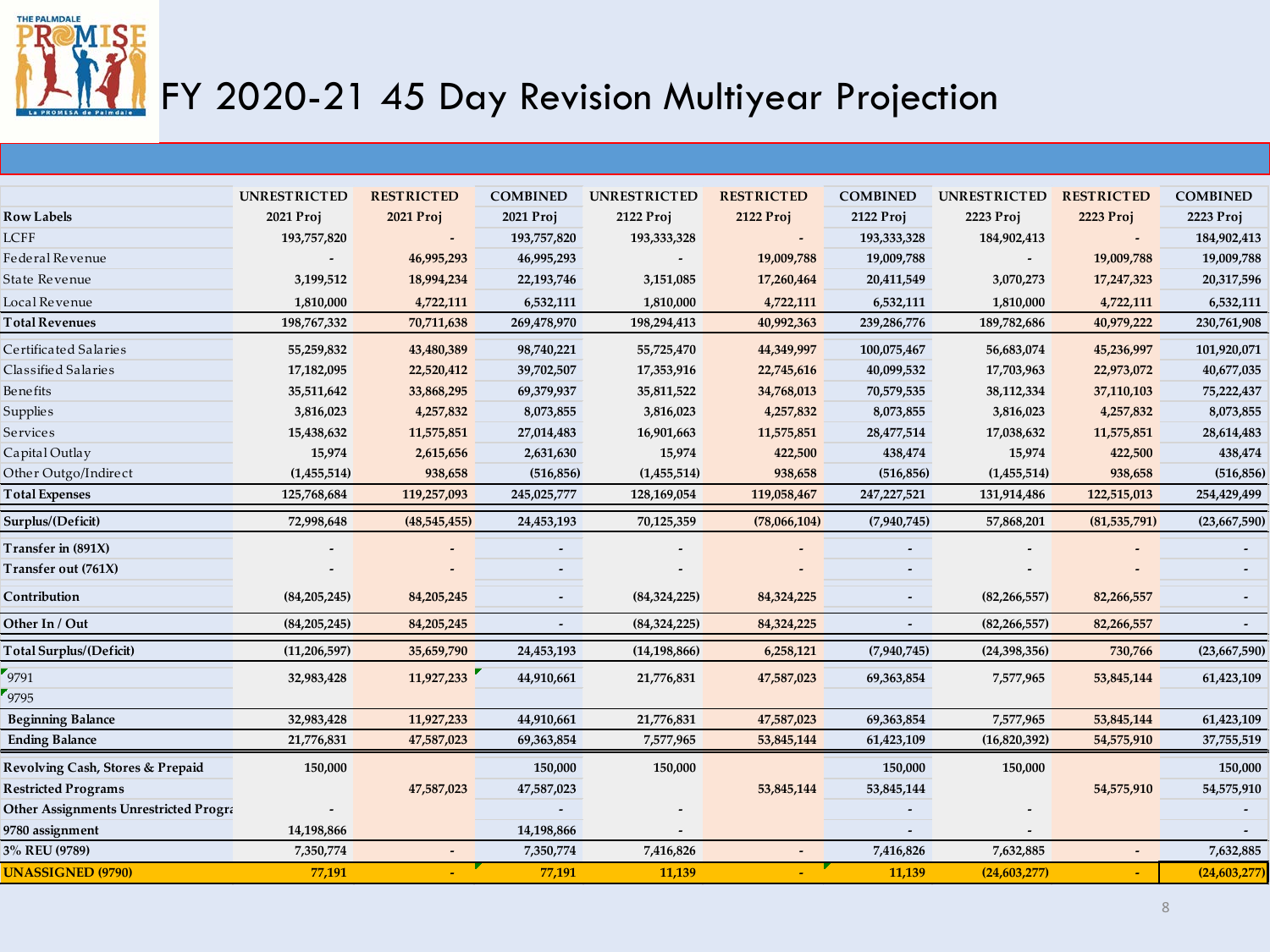



| <b>Month</b>          | <b>Normal Share of Annual</b><br><b>Apportionment</b> | <b>Proportion Deferred</b> | <b>Amount Deferred</b>   |
|-----------------------|-------------------------------------------------------|----------------------------|--------------------------|
| <b>Feb-21</b>         | 9%                                                    | 45%                        | 6,760,537                |
| <b>Mar-21</b>         | 9%                                                    | 70%                        | 10,516,391               |
| Apr-21                | 9%                                                    | 70%                        | 10,516,391               |
| $May-21$              | 9%                                                    | 70%                        | 10,516,391               |
| $Jun-21$              | <b>Balance</b>                                        | 100%                       | 15,023,416               |
| <b>Total Deferred</b> |                                                       |                            | $\overline{153,333,126}$ |

9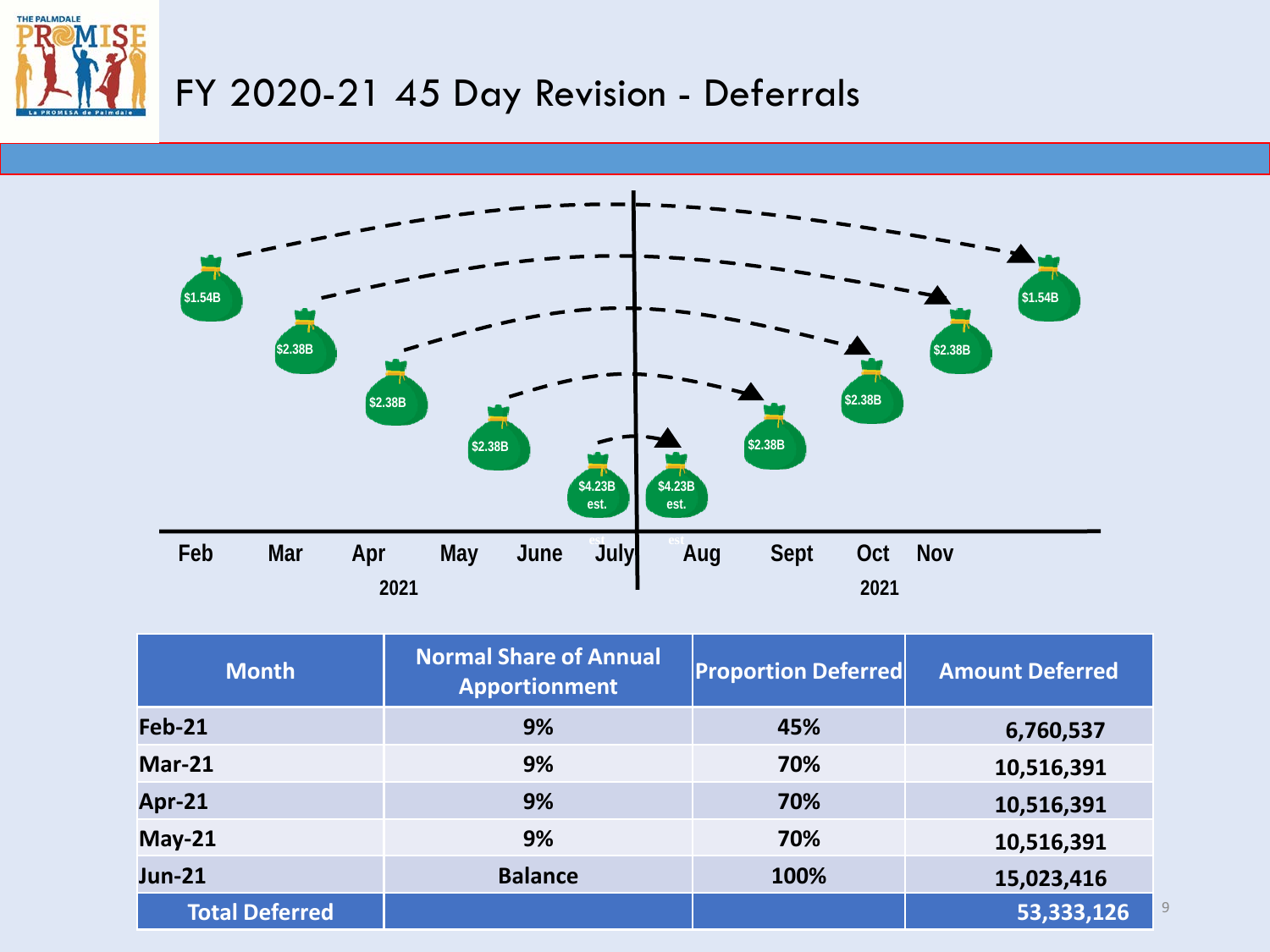

## FY 2020-21 45 Day Revision Cash Flow

|                                     |               | <b>Jul-20</b>            | Aug-20                   | Sep 20                   | <b>Oct 20</b>  | <b>Nov-20</b>            | <b>Dec-20</b> | Jan 21                   | <b>Feb 21</b> | <b>Mar-21</b>            | Apr-21                   | $May-21$                 | <b>Jun-21</b> | <b>ACCRUAL</b> |
|-------------------------------------|---------------|--------------------------|--------------------------|--------------------------|----------------|--------------------------|---------------|--------------------------|---------------|--------------------------|--------------------------|--------------------------|---------------|----------------|
| <b>Beg Cash</b>                     |               | 55,933,428               | 44,746,168               | 21,553,651               | 28,753,537     | 40,075,311               | 36,496,094    | 38,173,127               | 41,044,999    | 43,506,600               | 35,100,135               | 27,964,837               | 20,973,517    | 21,784,000     |
|                                     |               |                          |                          |                          |                |                          |               |                          |               |                          |                          |                          |               |                |
| <b>LCFF State Aid</b>               | 173,413,808   | 7,643,308                | 7.643.308                | 17,313,040               | 13,757,954     | 13,757,954               | 17.313.040    | 13,757,954               | 8,262,879     | 8,062,110                | 4,507,025                | 4,507,025                | 3,555,085     | 53,333,126     |
| <b>Property Taxes</b>               | 25,570,780    | $\overline{\phantom{a}}$ | $\overline{\phantom{a}}$ | $\overline{\phantom{a}}$ |                | 376,757                  | 1,686,133     | 2,068,954                | 312,301       | 992,313                  | 967,242                  | 8,000,000                | 11,167,080    |                |
| <b>Property Tax Trsf - Charters</b> | (5, 226, 768) |                          | (313,606)                | (627, 212)               | (418, 141)     | (418, 141)               | (418, 141)    | (418, 141)               | (418, 141)    | (439,049)                | (439, 049)               | (439,049)                | (439, 049)    | (439, 049)     |
| <b>Federal Revenue</b>              | 46,995,293    | 77,364                   | 77,364                   | 1,096,605                | 4,850,990      | 171,500                  | 77,364        | 4,850,990                | 77,364        | 77,364                   | 4,850,990                | 332,305                  | 3,722,750     | 6,732,344      |
| <b>Other State Revenue</b>          | 22, 193, 746  |                          | 571,456                  | 571,456                  | 1,458,138      | 2,541,383                | 2,246,095     | 1,458,138                | 2,334,335     | 1,610,453                | 2,118,818                | 1,051,121                | 1,458,138     | 4,774,214      |
| <b>Other Local Revenue</b>          | 6,532,111     | 111,893                  | 111,893                  | 111,893                  | 236,893        | 111,893                  | 111,893       | 236,893                  | 1,641,893     | 111,893                  | 236,893                  | 111,893                  | 1,629,399     | 1,766,893      |
| <b>Subtotals</b>                    | 269,478,970   | 7,832,565                | 8,090,415                | 38,465,782               | 19,885,833     | 16,541,346               | 21,016,383    | 21,954,788               | 12,210,630    | 10,415,084               | 12,241,918               | 13,563,295               | 21,093,403    | 66, 167, 528   |
|                                     |               |                          |                          |                          |                |                          |               |                          |               |                          |                          |                          |               |                |
| <b>Certificated Salaries</b>        | 98,740,221    | 7,420,192                | 8,527,549                | 8,067,835                | 8,103,281      | 8,126,249                | 8,164,834     | 8,050,839                | 8,083,581     | 8,216,998                | 8,064,691                | 8,957,085                | 8,957,085     |                |
| <b>Classified Salaries</b>          | 39,702,507    | 189,144                  | 2,029,644                | 3,431,765                | 3,465,431      | 3,570,982                | 3,093,937     | 3,019,070                | 3,467,016     | 3,435,894                | 3,355,663                | 3,547,987                | 3,547,987     | 3,547,987      |
| <b>Benefits</b>                     | 69,379,937    | 1,864,237                | 4,956,400                | 6,143,904                | 6,209,237      | 6,192,962                | 6, 162, 223   | 6,121,563                | 6,312,923     | 6,290,772                | 6,249,155                | 6,073,074                | 6,073,074     | 730,414        |
| <b>Supplies</b>                     | 8,073,855     | (6, 372)                 | 216,248                  | 274,591                  | 253,182        | 239,145                  | 483,009       | 277,538                  | 179,889       | 129,897                  | 244,285                  | 184,691                  | 184,691       | 5,413,062      |
| <b>Services</b>                     | 27,014,483    | 225,903                  | 2.765.768                | 1,911,210                | 1,959,284      | 1.948.025                | 1,873,263     | 1,536,036                | 1.531.971     | 493,022                  | 1,355,189                | 1,126,998                | 1,126,998     | 9,160,816      |
| Capital Outlay                      | 2,631,630     | (709)                    | 414                      | 678,502                  | 101,265        | 43,199                   | 49,693        | 77,870                   | 151,974       | 65,301                   | 108,232                  | 393,086                  | 393,086       | 569,715        |
| <b>Other Outgo</b>                  | (516, 856)    | $\overline{\phantom{a}}$ | $\sim$                   | $\overline{\phantom{a}}$ | 207,441        | $\sim$                   | (487, 610)    | $\sim$                   | (1, 152)      | 189,665                  | $\overline{\phantom{a}}$ | 271,695                  |               | (696, 896)     |
| <b>Other Outgo-Transfer of Inc.</b> |               |                          | $\overline{\phantom{a}}$ |                          |                |                          |               |                          |               |                          |                          |                          |               |                |
| <b>Subtotals</b>                    | 245,025,777   | 9,692,395                | 18,496,023               | 20,507,808               | 20,299,121     | 20,120,562               | 19,339,351    | 19,082,916               | 19,726,203    | 18,821,549               | 19,377,215               | 20,554,616               | 20,282,920    | 18,725,098     |
|                                     |               |                          |                          |                          |                |                          |               |                          |               |                          |                          |                          |               |                |
| <b>Accounts Receivable</b>          |               | (14, 211, 284)           |                          |                          | (11, 762, 893) | $\overline{a}$           |               | $\overline{\phantom{0}}$ | (9, 977, 174) | $\overline{\phantom{0}}$ |                          |                          |               | 66,167,528     |
| <b>Accounts Payable</b>             |               | 23,538,713               | 12,786,909               | 10,758,087               | 27,832         | $\overline{\phantom{a}}$ |               | $\overline{\phantom{a}}$ |               | $\overline{\phantom{a}}$ |                          | $\overline{\phantom{a}}$ |               | (18, 725, 098) |
|                                     |               |                          |                          |                          |                |                          |               |                          |               |                          |                          |                          |               |                |
| <b>End Cash</b>                     |               | 44,746,168               | 21,553,651               | 28,753,537               | 40,075,311     | 36,496,094               | 38,173,127    | 41,044,999               | 43,506,600    | 35,100,135               | 27,964,837               | 20,973,517               | 21,784,000    | 21,784,000     |
|                                     |               |                          |                          |                          |                |                          |               |                          |               |                          |                          |                          |               |                |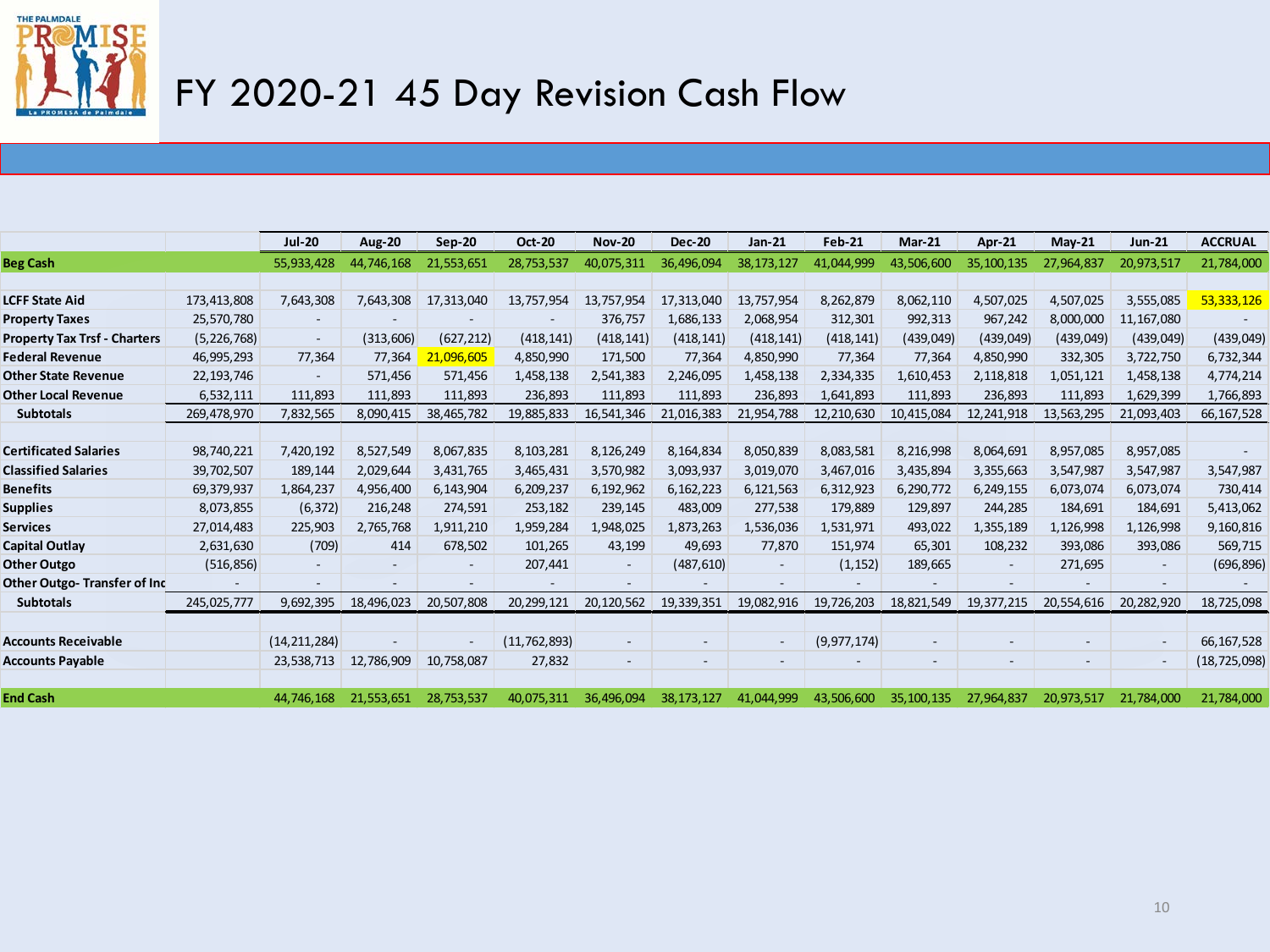

- The elimination of the 10% reduction increased unrestricted revenues significantly and the third year Unrestricted Unassigned Ending Fund Balance increased from -64.1 million to -24.6 million
- There is a substantial increase in restricted one-time revenues related to COVID-19 mitigation with some funds (\$21 million) requiring expenditures to be posted by December 2020
- LACOE will be giving the district a conditional approval for the FY 2020-21 budget due to the negative unassigned balance in FY 2022-23
- The District will need to prepare a fiscal stabilization plan to address the negative unassigned balance in FY 2022-23 as part of the 1<sup>st</sup> Interim report
- The District will need to manage its cash to ensure that the deferrals do not deplete the cash balance. If cash is projected to be low the general fund may need to borrow from other funds or the district may need to apply for Tax Revenue Anticipation Notes (TRANs)